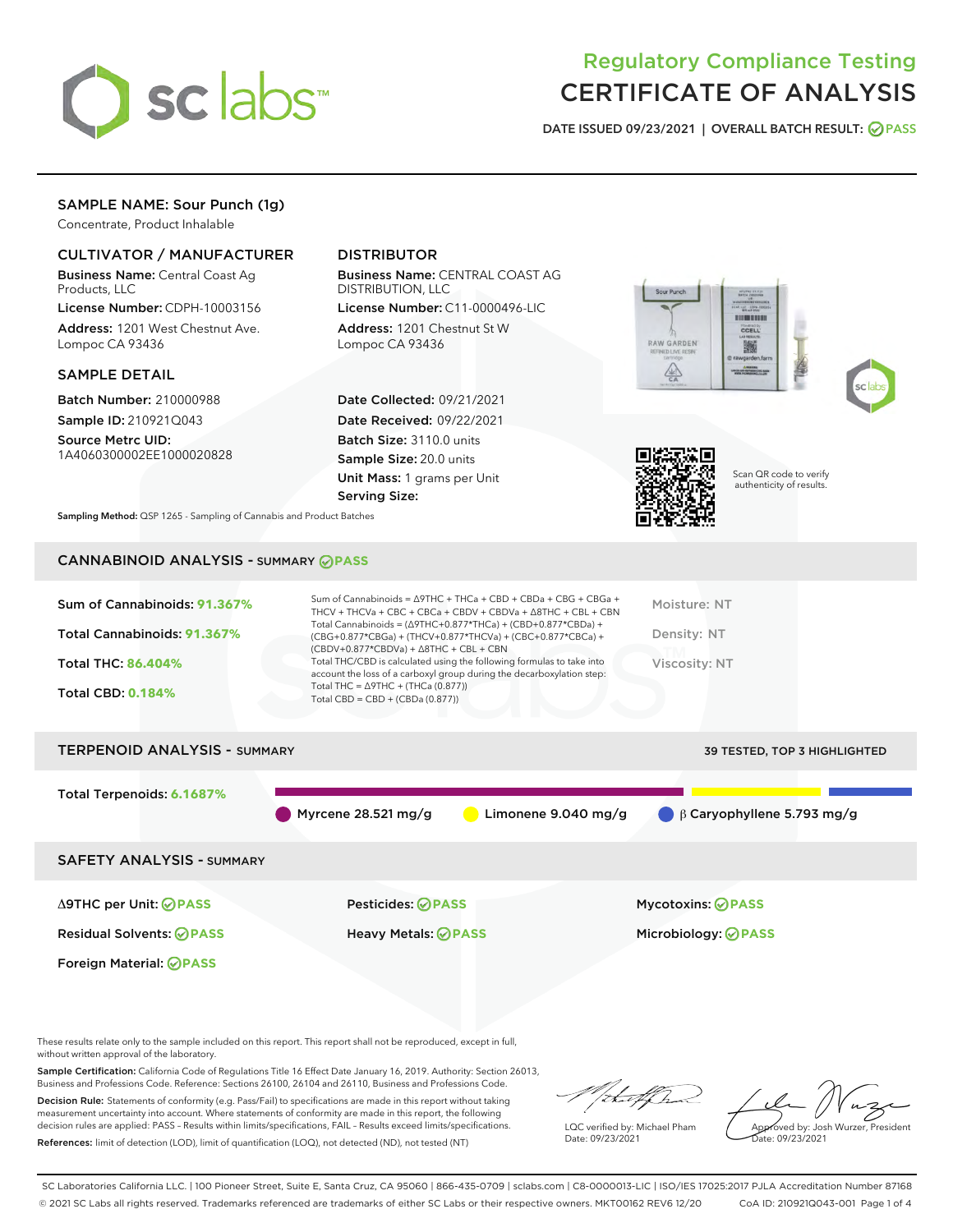



SOUR PUNCH (1G) | DATE ISSUED 09/23/2021 | OVERALL BATCH RESULT: @ PASS

### CANNABINOID TEST RESULTS - 09/22/2021 2 PASS

Tested by high-performance liquid chromatography with diode-array detection (HPLC-DAD). **Method:** QSP 1157 - Analysis of Cannabinoids by HPLC-DAD

#### TOTAL CANNABINOIDS: **91.367%**

Total Cannabinoids (Total THC) + (Total CBD) + (Total CBG) + (Total THCV) + (Total CBC) + (Total CBDV) + ∆8THC + CBL + CBN

TOTAL THC: **86.404%** Total THC (∆9THC+0.877\*THCa)

TOTAL CBD: **0.184%**

Total CBD (CBD+0.877\*CBDa)

TOTAL CBG: 3.909% Total CBG (CBG+0.877\*CBGa)

TOTAL THCV: 0.37% Total THCV (THCV+0.877\*THCVa)

TOTAL CBC: ND Total CBC (CBC+0.877\*CBCa)

TOTAL CBDV: ND Total CBDV (CBDV+0.877\*CBDVa)

| <b>COMPOUND</b>  | LOD/LOQ<br>(mg/g)          | <b>MEASUREMENT</b><br><b>UNCERTAINTY</b><br>(mg/g) | <b>RESULT</b><br>(mg/g) | <b>RESULT</b><br>(%) |
|------------------|----------------------------|----------------------------------------------------|-------------------------|----------------------|
| <b>A9THC</b>     | 0.06 / 0.26                | ±29.723                                            | 864.04                  | 86.404               |
| <b>CBG</b>       | 0.06/0.19                  | ±1.540                                             | 39.09                   | 3.909                |
| <b>THCV</b>      | 0.1 / 0.2                  | ±0.18                                              | 3.7                     | 0.37                 |
| <b>CBN</b>       | 0.1/0.3                    | ±0.20                                              | 3.0                     | 0.30                 |
| $\triangle$ 8THC | 0.1/0.4                    | ±0.16                                              | 2.0                     | 0.20                 |
| <b>CBD</b>       | 0.07/0.29                  | ±0.085                                             | 1.84                    | 0.184                |
| <b>THCa</b>      | 0.05/0.14                  | N/A                                                | <b>ND</b>               | <b>ND</b>            |
| <b>THCVa</b>     | 0.07 / 0.20                | N/A                                                | <b>ND</b>               | <b>ND</b>            |
| <b>CBDa</b>      | 0.02/0.19                  | N/A                                                | <b>ND</b>               | <b>ND</b>            |
| <b>CBDV</b>      | 0.04/0.15                  | N/A                                                | <b>ND</b>               | <b>ND</b>            |
| <b>CBDVa</b>     | 0.03/0.53                  | N/A                                                | <b>ND</b>               | <b>ND</b>            |
| <b>CBGa</b>      | 0.1/0.2                    | N/A                                                | <b>ND</b>               | <b>ND</b>            |
| <b>CBL</b>       | 0.06 / 0.24                | N/A                                                | <b>ND</b>               | <b>ND</b>            |
| <b>CBC</b>       | 0.2 / 0.5                  | N/A                                                | <b>ND</b>               | <b>ND</b>            |
| <b>CBCa</b>      | 0.07 / 0.28                | N/A                                                | <b>ND</b>               | <b>ND</b>            |
|                  | <b>SUM OF CANNABINOIDS</b> |                                                    | 913.67 mg/g             | 91.367%              |

#### **UNIT MASS: 1 grams per Unit**

| ∆9THC per Unit                                                                            | 1120 per-package limit | 864.04 mg/unit<br><b>PASS</b> |  |  |  |
|-------------------------------------------------------------------------------------------|------------------------|-------------------------------|--|--|--|
| <b>Total THC per Unit</b>                                                                 |                        | 864.04 mg/unit                |  |  |  |
| <b>CBD per Unit</b>                                                                       |                        | $1.84$ mg/unit                |  |  |  |
| <b>Total CBD per Unit</b>                                                                 |                        | $1.84$ mg/unit                |  |  |  |
| Sum of Cannabinoids<br>per Unit                                                           |                        | 913.67 mg/unit                |  |  |  |
| <b>Total Cannabinoids</b><br>per Unit                                                     |                        | 913.67 mg/unit                |  |  |  |
| <b>MOISTURE TEST RESULT</b><br><b>VISCOSITY TEST RESULT</b><br><b>DENSITY TEST RESULT</b> |                        |                               |  |  |  |

Not Tested

Not Tested

Not Tested

Terpene analysis utilizing gas chromatography-flame ionization detection (GC-FID). **Method:** QSP 1192 - Analysis of Terpenoids by GC-FID

| <b>COMPOUND</b>         | LOD/LOQ<br>(mg/g) | <b>MEASUREMENT</b><br><b>UNCERTAINTY</b><br>(mg/g) | <b>RESULT</b><br>(mg/g)                          | <b>RESULT</b><br>(%) |
|-------------------------|-------------------|----------------------------------------------------|--------------------------------------------------|----------------------|
| <b>Myrcene</b>          | 0.008 / 0.025     | ±0.3679                                            | 28.521                                           | 2.8521               |
| Limonene                | 0.005 / 0.016     | ±0.1293                                            | 9.040                                            | 0.9040               |
| $\beta$ Caryophyllene   | 0.004 / 0.012     | ±0.2062                                            | 5.793                                            | 0.5793               |
| Terpinolene             | 0.008 / 0.026     | ±0.1074                                            | 5.237                                            | 0.5237               |
| Ocimene                 | 0.011 / 0.038     | ±0.1211                                            | 3.773                                            | 0.3773               |
| $\beta$ Pinene          | 0.004 / 0.014     | ±0.0204                                            | 1.776                                            | 0.1776               |
| Linalool                | 0.009 / 0.032     | ±0.0616                                            | 1.621                                            | 0.1621               |
| $\alpha$ Humulene       | 0.009/0.029       | ±0.0457                                            | 1.424                                            | 0.1424               |
| $\alpha$ Pinene         | 0.005 / 0.017     | ±0.0113                                            | 1.315                                            | 0.1315               |
| <b>Terpineol</b>        | 0.016 / 0.055     | ±0.0332                                            | 0.541                                            | 0.0541               |
| Fenchol                 | 0.010 / 0.034     | ±0.0200                                            | 0.518                                            | 0.0518               |
| trans-β-Farnesene       | 0.008 / 0.025     | ±0.0138                                            | 0.389                                            | 0.0389               |
| $\alpha$ Phellandrene   | 0.006 / 0.020     | ±0.0030                                            | 0.217                                            | 0.0217               |
| 3 Carene                | 0.005 / 0.018     | ±0.0028                                            | 0.194                                            | 0.0194               |
| $\alpha$ Terpinene      | 0.005 / 0.017     | ±0.0029                                            | 0.193                                            | 0.0193               |
| $\alpha$ Bisabolol      | 0.008 / 0.026     | ±0.0101                                            | 0.189                                            | 0.0189               |
| Camphene                | 0.005 / 0.015     | ±0.0020                                            | 0.170                                            | 0.0170               |
| Citronellol             | 0.003 / 0.010     | ±0.0072                                            | 0.147                                            | 0.0147               |
| <b>Borneol</b>          | 0.005 / 0.016     | ±0.0057                                            | 0.135                                            | 0.0135               |
| Nerolidol               | 0.009 / 0.028     | ±0.0082                                            | 0.131                                            | 0.0131               |
| Guaiol                  | 0.009 / 0.030     | ±0.0051                                            | 0.109                                            | 0.0109               |
| $\gamma$ Terpinene      | 0.006 / 0.018     | ±0.0018                                            | 0.104                                            | 0.0104               |
| Fenchone                | 0.009 / 0.028     | ±0.0019                                            | 0.064                                            | 0.0064               |
| Caryophyllene<br>Oxide  | 0.010 / 0.033     | ±0.0017                                            | 0.038                                            | 0.0038               |
| Valencene               | 0.009 / 0.030     | ±0.0023                                            | 0.034                                            | 0.0034               |
| Nerol                   | 0.003 / 0.011     | ±0.0006                                            | 0.014                                            | 0.0014               |
| Sabinene                | 0.004 / 0.014     | N/A                                                | $<$ LOQ                                          | $<$ LOQ              |
| p-Cymene                | 0.005 / 0.016     | N/A                                                | <loq< th=""><th><loq< th=""></loq<></th></loq<>  | <loq< th=""></loq<>  |
| Sabinene Hydrate        | 0.006 / 0.022     | N/A                                                | <loq< th=""><th><loq< th=""></loq<></th></loq<>  | <loq< th=""></loq<>  |
| Geraniol                | 0.002 / 0.007     | N/A                                                | <loq< th=""><th><math>&lt;</math>LOQ</th></loq<> | $<$ LOQ              |
| Eucalyptol              | 0.006 / 0.018     | N/A                                                | ND                                               | ND                   |
| (-)-Isopulegol          | 0.005 / 0.016     | N/A                                                | <b>ND</b>                                        | ND                   |
| Camphor                 | 0.006 / 0.019     | N/A                                                | <b>ND</b>                                        | <b>ND</b>            |
| Isoborneol              | 0.004 / 0.012     | N/A                                                | ND                                               | ND                   |
| Menthol                 | 0.008 / 0.025     | N/A                                                | <b>ND</b>                                        | ND                   |
| $R-(+)$ -Pulegone       | 0.003 / 0.011     | N/A                                                | ND                                               | <b>ND</b>            |
| <b>Geranyl Acetate</b>  | 0.004 / 0.014     | N/A                                                | <b>ND</b>                                        | ND                   |
| $\alpha$ Cedrene        | 0.005 / 0.016     | N/A                                                | ND                                               | ND                   |
| Cedrol                  | 0.008 / 0.027     | N/A                                                | <b>ND</b>                                        | ND                   |
| <b>TOTAL TERPENOIDS</b> |                   |                                                    | 61.687 mg/g                                      | 6.1687%              |

SC Laboratories California LLC. | 100 Pioneer Street, Suite E, Santa Cruz, CA 95060 | 866-435-0709 | sclabs.com | C8-0000013-LIC | ISO/IES 17025:2017 PJLA Accreditation Number 87168 © 2021 SC Labs all rights reserved. Trademarks referenced are trademarks of either SC Labs or their respective owners. MKT00162 REV6 12/20 CoA ID: 210921Q043-001 Page 2 of 4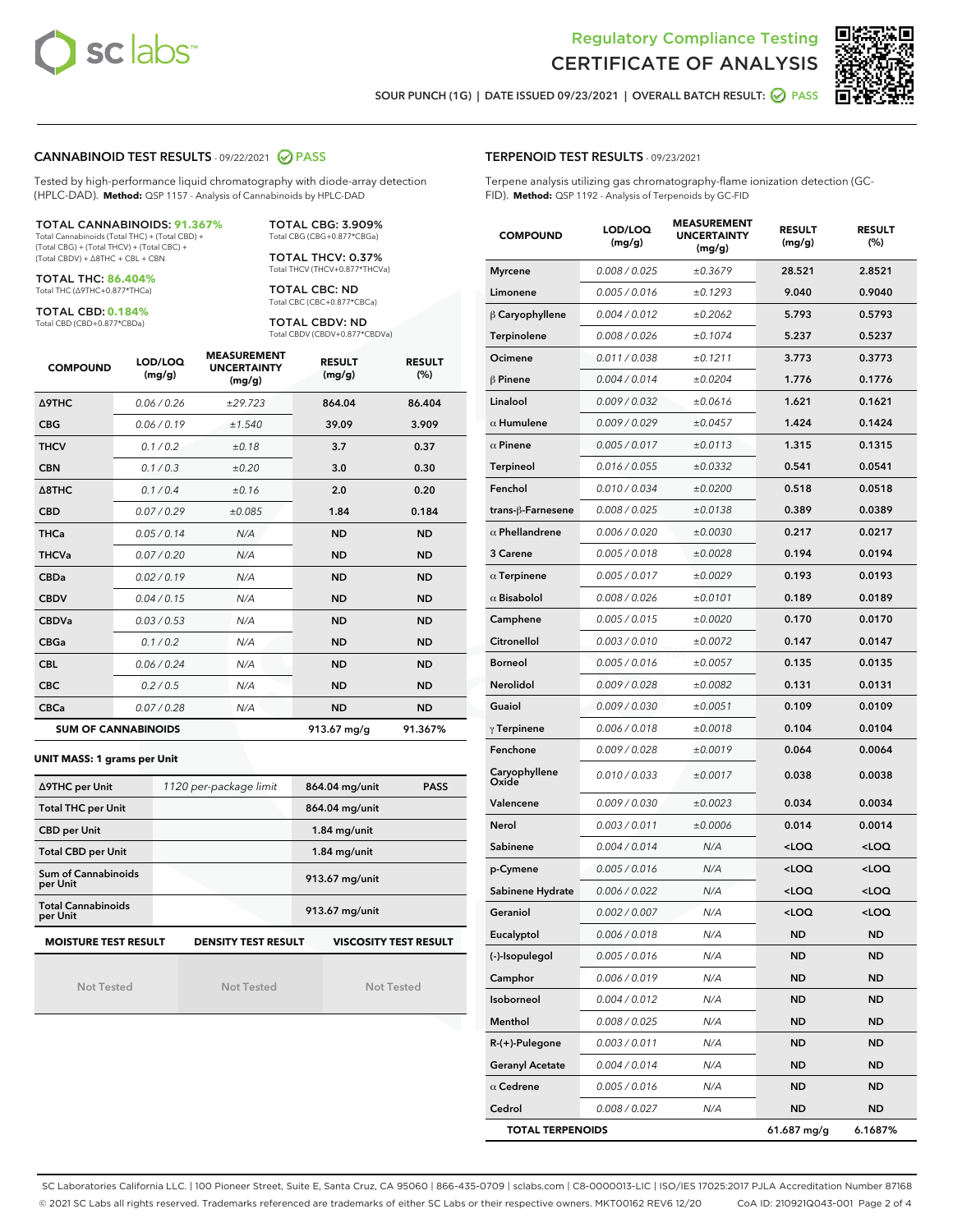



SOUR PUNCH (1G) | DATE ISSUED 09/23/2021 | OVERALL BATCH RESULT:  $\bigcirc$  PASS

# CATEGORY 1 PESTICIDE TEST RESULTS - 09/23/2021 2 PASS

Pesticide and plant growth regulator analysis utilizing high-performance liquid chromatography-mass spectrometry (HPLC-MS) or gas chromatography-mass spectrometry (GC-MS). \*GC-MS utilized where indicated. **Method:** QSP 1212 - Analysis of Pesticides and Mycotoxins by LC-MS or QSP 1213 - Analysis of Pesticides by GC-MS

| <b>COMPOUND</b>             | LOD/LOQ<br>$(\mu g/g)$ | <b>ACTION</b><br><b>LIMIT</b><br>$(\mu g/g)$ | <b>MEASUREMENT</b><br><b>UNCERTAINTY</b><br>$(\mu g/g)$ | <b>RESULT</b><br>$(\mu g/g)$ | <b>RESULT</b> |
|-----------------------------|------------------------|----------------------------------------------|---------------------------------------------------------|------------------------------|---------------|
| Aldicarb                    | 0.03/0.08              | $\ge$ LOD                                    | N/A                                                     | <b>ND</b>                    | <b>PASS</b>   |
| Carbofuran                  | 0.02 / 0.05            | $\geq$ LOD                                   | N/A                                                     | <b>ND</b>                    | <b>PASS</b>   |
| Chlordane*                  | 0.03 / 0.08            | $\geq$ LOD                                   | N/A                                                     | <b>ND</b>                    | <b>PASS</b>   |
| Chlorfenapyr*               | 0.03/0.10              | $\geq$ LOD                                   | N/A                                                     | <b>ND</b>                    | <b>PASS</b>   |
| Chlorpyrifos                | 0.02 / 0.06            | $>$ LOD                                      | N/A                                                     | <b>ND</b>                    | <b>PASS</b>   |
| Coumaphos                   | 0.02 / 0.07            | $\ge$ LOD                                    | N/A                                                     | <b>ND</b>                    | <b>PASS</b>   |
| Daminozide                  | 0.02 / 0.07            | $\ge$ LOD                                    | N/A                                                     | <b>ND</b>                    | <b>PASS</b>   |
| <b>DDVP</b><br>(Dichlorvos) | 0.03/0.09              | $\ge$ LOD                                    | N/A                                                     | <b>ND</b>                    | <b>PASS</b>   |
| Dimethoate                  | 0.03 / 0.08            | $\ge$ LOD                                    | N/A                                                     | <b>ND</b>                    | <b>PASS</b>   |
| Ethoprop(hos)               | 0.03/0.10              | $>$ LOD                                      | N/A                                                     | <b>ND</b>                    | <b>PASS</b>   |
| Etofenprox                  | 0.02 / 0.06            | $\ge$ LOD                                    | N/A                                                     | <b>ND</b>                    | <b>PASS</b>   |
| Fenoxycarb                  | 0.03 / 0.08            | $\ge$ LOD                                    | N/A                                                     | <b>ND</b>                    | <b>PASS</b>   |
| Fipronil                    | 0.03/0.08              | $>$ LOD                                      | N/A                                                     | <b>ND</b>                    | <b>PASS</b>   |
| Imazalil                    | 0.02 / 0.06            | $>$ LOD                                      | N/A                                                     | <b>ND</b>                    | <b>PASS</b>   |
| Methiocarb                  | 0.02 / 0.07            | $>$ LOD                                      | N/A                                                     | <b>ND</b>                    | <b>PASS</b>   |
| Methyl<br>parathion         | 0.03/0.10              | $\ge$ LOD                                    | N/A                                                     | <b>ND</b>                    | <b>PASS</b>   |
| <b>Mevinphos</b>            | 0.03 / 0.09            | $\ge$ LOD                                    | N/A                                                     | <b>ND</b>                    | <b>PASS</b>   |
| Paclobutrazol               | 0.02 / 0.05            | $\ge$ LOD                                    | N/A                                                     | <b>ND</b>                    | <b>PASS</b>   |
| Propoxur                    | 0.03/0.09              | $\ge$ LOD                                    | N/A                                                     | <b>ND</b>                    | <b>PASS</b>   |
| Spiroxamine                 | 0.03 / 0.08            | $\ge$ LOD                                    | N/A                                                     | <b>ND</b>                    | <b>PASS</b>   |
| Thiacloprid                 | 0.03/0.10              | $\geq$ LOD                                   | N/A                                                     | <b>ND</b>                    | <b>PASS</b>   |
|                             |                        |                                              |                                                         |                              |               |

#### CATEGORY 2 PESTICIDE TEST RESULTS - 09/23/2021 @ PASS

| <b>COMPOUND</b>          | LOD/LOO<br>$(\mu g/g)$ | <b>ACTION</b><br>LIMIT<br>$(\mu g/g)$ | <b>MEASUREMENT</b><br><b>UNCERTAINTY</b><br>$(\mu g/g)$ | <b>RESULT</b><br>$(\mu g/g)$ | <b>RESULT</b> |
|--------------------------|------------------------|---------------------------------------|---------------------------------------------------------|------------------------------|---------------|
| Abamectin                | 0.03/0.10              | 0.1                                   | N/A                                                     | <b>ND</b>                    | <b>PASS</b>   |
| Acephate                 | 0.02/0.07              | 0.1                                   | N/A                                                     | <b>ND</b>                    | <b>PASS</b>   |
| Acequinocyl              | 0.02/0.07              | 0.1                                   | N/A                                                     | <b>ND</b>                    | <b>PASS</b>   |
| Acetamiprid              | 0.02/0.05              | 0.1                                   | N/A                                                     | <b>ND</b>                    | <b>PASS</b>   |
| Azoxystrobin             | 0.02/0.07              | 0.1                                   | N/A                                                     | <b>ND</b>                    | <b>PASS</b>   |
| <b>Bifenazate</b>        | 0.01 / 0.04            | 0.1                                   | N/A                                                     | <b>ND</b>                    | <b>PASS</b>   |
| <b>Bifenthrin</b>        | 0.02 / 0.05            | 3                                     | N/A                                                     | <b>ND</b>                    | <b>PASS</b>   |
| <b>Boscalid</b>          | 0.03/0.09              | 0.1                                   | N/A                                                     | <b>ND</b>                    | <b>PASS</b>   |
| Captan                   | 0.19/0.57              | 0.7                                   | N/A                                                     | <b>ND</b>                    | <b>PASS</b>   |
| Carbaryl                 | 0.02/0.06              | 0.5                                   | N/A                                                     | <b>ND</b>                    | <b>PASS</b>   |
| Chlorantranilip-<br>role | 0.04/0.12              | 10                                    | N/A                                                     | <b>ND</b>                    | <b>PASS</b>   |
| Clofentezine             | 0.03/0.09              | 0.1                                   | N/A                                                     | <b>ND</b>                    | <b>PASS</b>   |

| <b>CATEGORY 2 PESTICIDE TEST RESULTS</b> - 09/23/2021 continued |
|-----------------------------------------------------------------|
|-----------------------------------------------------------------|

| <b>COMPOUND</b>               | LOD/LOQ<br>(µg/g) | <b>ACTION</b><br>LIMIT<br>(µg/g) | <b>MEASUREMENT</b><br><b>UNCERTAINTY</b><br>(µg/g) | <b>RESULT</b><br>(µg/g) | <b>RESULT</b> |
|-------------------------------|-------------------|----------------------------------|----------------------------------------------------|-------------------------|---------------|
| Cyfluthrin                    | 0.12 / 0.38       | $\overline{c}$                   | N/A                                                | <b>ND</b>               | <b>PASS</b>   |
| Cypermethrin                  | 0.11/0.32         | 1                                | N/A                                                | <b>ND</b>               | <b>PASS</b>   |
| <b>Diazinon</b>               | 0.02 / 0.05       | 0.1                              | N/A                                                | <b>ND</b>               | <b>PASS</b>   |
| Dimethomorph                  | 0.03 / 0.09       | 2                                | N/A                                                | <b>ND</b>               | <b>PASS</b>   |
| Etoxazole                     | 0.02 / 0.06       | 0.1                              | N/A                                                | <b>ND</b>               | <b>PASS</b>   |
| Fenhexamid                    | 0.03 / 0.09       | 0.1                              | N/A                                                | <b>ND</b>               | <b>PASS</b>   |
| Fenpyroximate                 | 0.02 / 0.06       | 0.1                              | N/A                                                | <b>ND</b>               | <b>PASS</b>   |
| Flonicamid                    | 0.03 / 0.10       | 0.1                              | N/A                                                | <b>ND</b>               | <b>PASS</b>   |
| Fludioxonil                   | 0.03/0.10         | 0.1                              | N/A                                                | <b>ND</b>               | <b>PASS</b>   |
| Hexythiazox                   | 0.02 / 0.07       | 0.1                              | N/A                                                | <b>ND</b>               | <b>PASS</b>   |
| Imidacloprid                  | 0.04 / 0.11       | 5                                | N/A                                                | <b>ND</b>               | <b>PASS</b>   |
| Kresoxim-methyl               | 0.02 / 0.07       | 0.1                              | N/A                                                | <b>ND</b>               | <b>PASS</b>   |
| <b>Malathion</b>              | 0.03 / 0.09       | 0.5                              | N/A                                                | <b>ND</b>               | <b>PASS</b>   |
| Metalaxyl                     | 0.02 / 0.07       | $\overline{c}$                   | N/A                                                | <b>ND</b>               | <b>PASS</b>   |
| Methomyl                      | 0.03 / 0.10       | 1                                | N/A                                                | <b>ND</b>               | <b>PASS</b>   |
| Myclobutanil                  | 0.03/0.09         | 0.1                              | N/A                                                | <b>ND</b>               | <b>PASS</b>   |
| Naled                         | 0.02 / 0.07       | 0.1                              | N/A                                                | <b>ND</b>               | <b>PASS</b>   |
| Oxamyl                        | 0.04 / 0.11       | 0.5                              | N/A                                                | <b>ND</b>               | <b>PASS</b>   |
| Pentachloronitro-<br>benzene* | 0.03/0.09         | 0.1                              | N/A                                                | <b>ND</b>               | <b>PASS</b>   |
| Permethrin                    | 0.04 / 0.12       | 0.5                              | N/A                                                | <b>ND</b>               | <b>PASS</b>   |
| Phosmet                       | 0.03 / 0.10       | 0.1                              | N/A                                                | <b>ND</b>               | <b>PASS</b>   |
| Piperonylbu-<br>toxide        | 0.02 / 0.07       | 3                                | N/A                                                | <b>ND</b>               | <b>PASS</b>   |
| Prallethrin                   | 0.03 / 0.08       | 0.1                              | N/A                                                | <b>ND</b>               | <b>PASS</b>   |
| Propiconazole                 | 0.02 / 0.07       | 0.1                              | N/A                                                | <b>ND</b>               | <b>PASS</b>   |
| Pyrethrins                    | 0.04 / 0.12       | 0.5                              | N/A                                                | <b>ND</b>               | <b>PASS</b>   |
| Pyridaben                     | 0.02 / 0.07       | 0.1                              | N/A                                                | <b>ND</b>               | <b>PASS</b>   |
| Spinetoram                    | 0.02 / 0.07       | 0.1                              | N/A                                                | <b>ND</b>               | <b>PASS</b>   |
| Spinosad                      | 0.02 / 0.07       | 0.1                              | N/A                                                | <b>ND</b>               | <b>PASS</b>   |
| Spiromesifen                  | 0.02 / 0.05       | 0.1                              | N/A                                                | <b>ND</b>               | <b>PASS</b>   |
| Spirotetramat                 | 0.02 / 0.06       | 0.1                              | N/A                                                | <b>ND</b>               | <b>PASS</b>   |
| Tebuconazole                  | 0.02 / 0.07       | 0.1                              | N/A                                                | <b>ND</b>               | <b>PASS</b>   |
| Thiamethoxam                  | 0.03 / 0.10       | 5                                | N/A                                                | <b>ND</b>               | <b>PASS</b>   |
| Trifloxystrobin               | 0.03 / 0.08       | 0.1                              | N/A                                                | <b>ND</b>               | <b>PASS</b>   |

SC Laboratories California LLC. | 100 Pioneer Street, Suite E, Santa Cruz, CA 95060 | 866-435-0709 | sclabs.com | C8-0000013-LIC | ISO/IES 17025:2017 PJLA Accreditation Number 87168 © 2021 SC Labs all rights reserved. Trademarks referenced are trademarks of either SC Labs or their respective owners. MKT00162 REV6 12/20 CoA ID: 210921Q043-001 Page 3 of 4